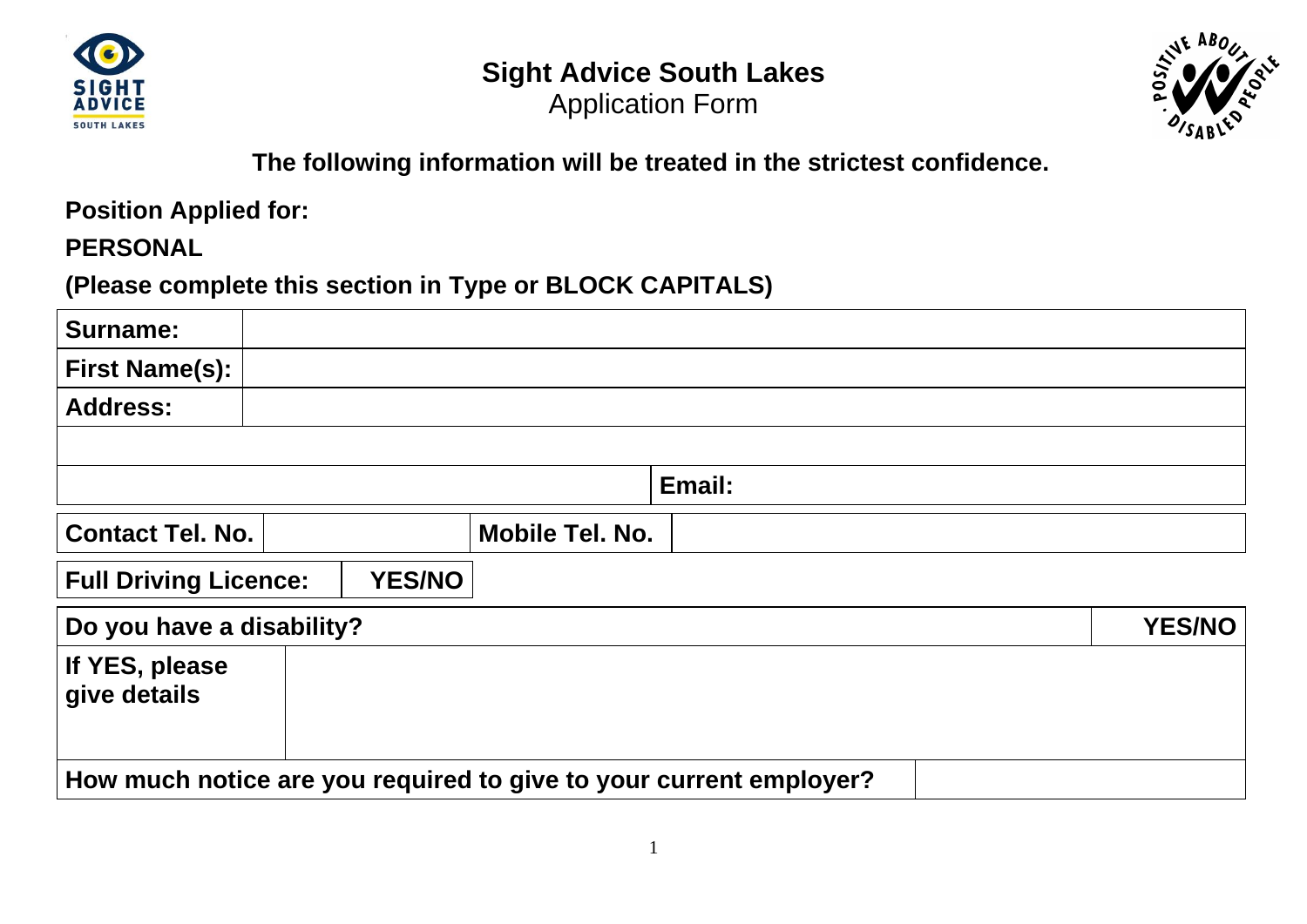



## **EDUCATION (Please continue on separate sheet if necessary)**

| <b>From</b> | To | <b>Courses and Results</b> |
|-------------|----|----------------------------|
|             |    |                            |
|             |    |                            |
|             |    |                            |
|             |    |                            |
| <b>Date</b> |    | <b>Subject</b>             |
|             |    |                            |
|             |    |                            |
|             |    |                            |
|             |    |                            |
|             |    |                            |

# **Please give details of membership of any technical or professional associations:**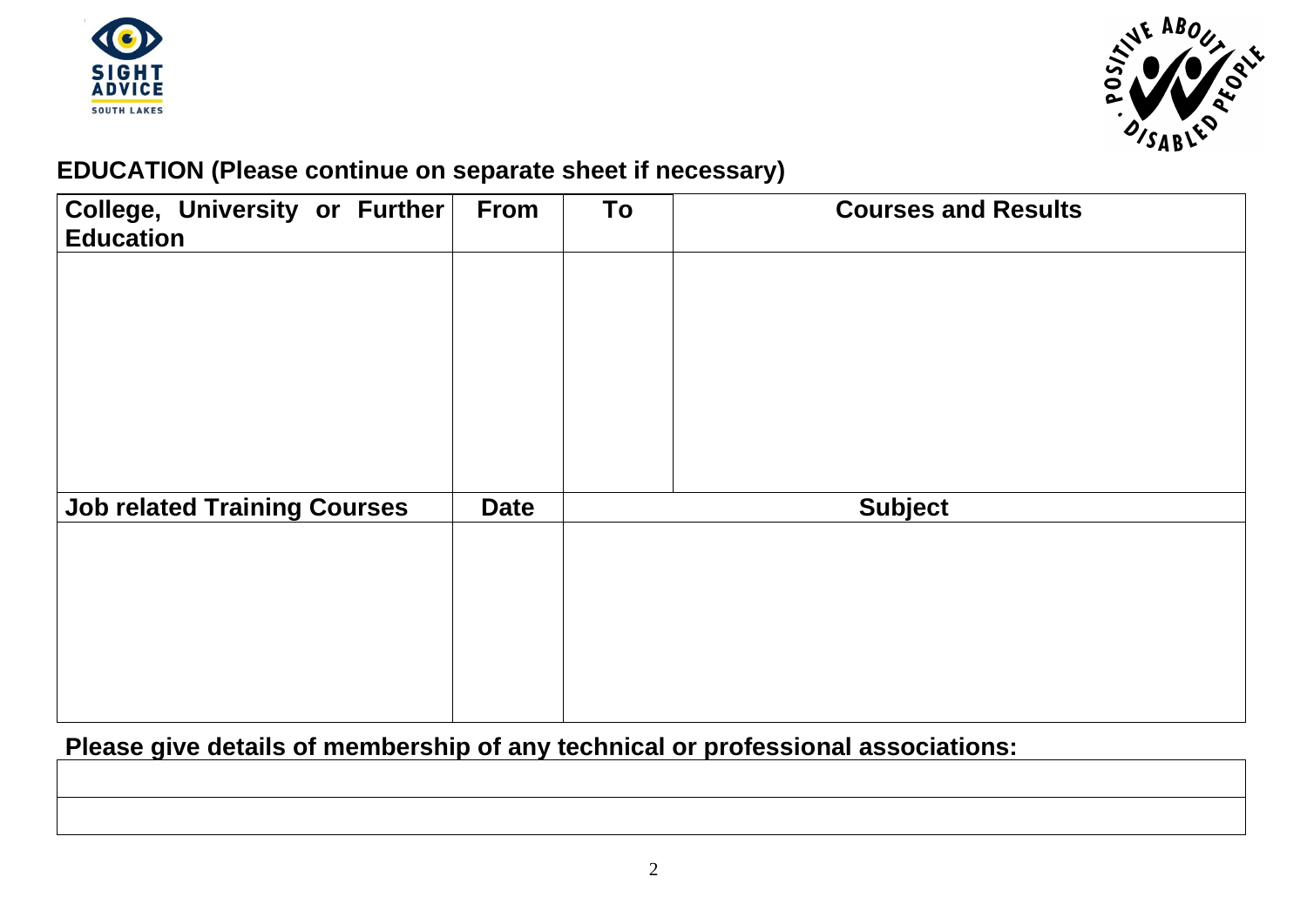



## **EMPLOYMENT DETAILS (Please continue on separate sheet if necessary)**

**Please give details of your past employment, excluding your present or last employer, stating the most recent first.**

| Name and address of employer | <b>Dates</b> | <b>Position held/Main duties</b> | <b>Reason for leaving</b> |
|------------------------------|--------------|----------------------------------|---------------------------|
|                              |              |                                  |                           |
|                              |              |                                  |                           |
|                              |              |                                  |                           |
|                              |              |                                  |                           |
|                              |              |                                  |                           |
|                              |              |                                  |                           |
|                              |              |                                  |                           |
|                              |              |                                  |                           |
|                              |              |                                  |                           |
|                              |              |                                  |                           |
|                              |              |                                  |                           |
|                              |              |                                  |                           |
|                              |              |                                  |                           |
|                              |              |                                  |                           |
|                              |              |                                  |                           |
|                              |              |                                  |                           |
|                              |              |                                  |                           |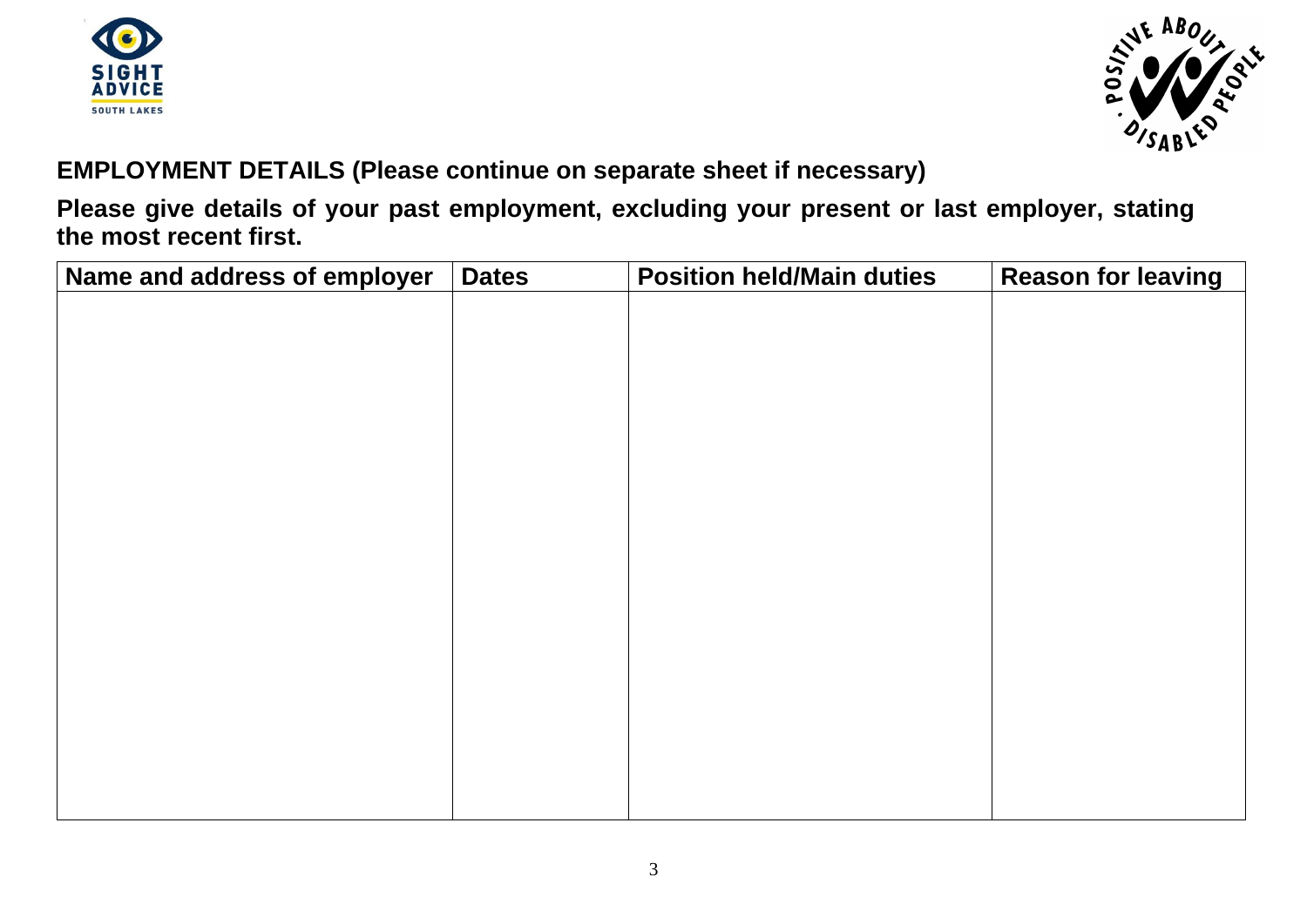



## **PRESENT OR LAST EMPLOYER**

**Are you currently employed? YES/NO**

|                                     | Name of present or last employer:                 |     |  |
|-------------------------------------|---------------------------------------------------|-----|--|
| <b>Address:</b>                     |                                                   |     |  |
|                                     |                                                   |     |  |
|                                     |                                                   |     |  |
|                                     |                                                   |     |  |
| <b>Telephone No:</b>                |                                                   |     |  |
| <b>Nature of business:</b>          |                                                   |     |  |
|                                     | Job title and a brief description of your duties: |     |  |
|                                     |                                                   |     |  |
|                                     |                                                   |     |  |
|                                     |                                                   |     |  |
|                                     |                                                   |     |  |
| <b>Reason for Leaving:</b>          |                                                   |     |  |
| <b>Length of</b><br><b>Service:</b> | From:                                             | To: |  |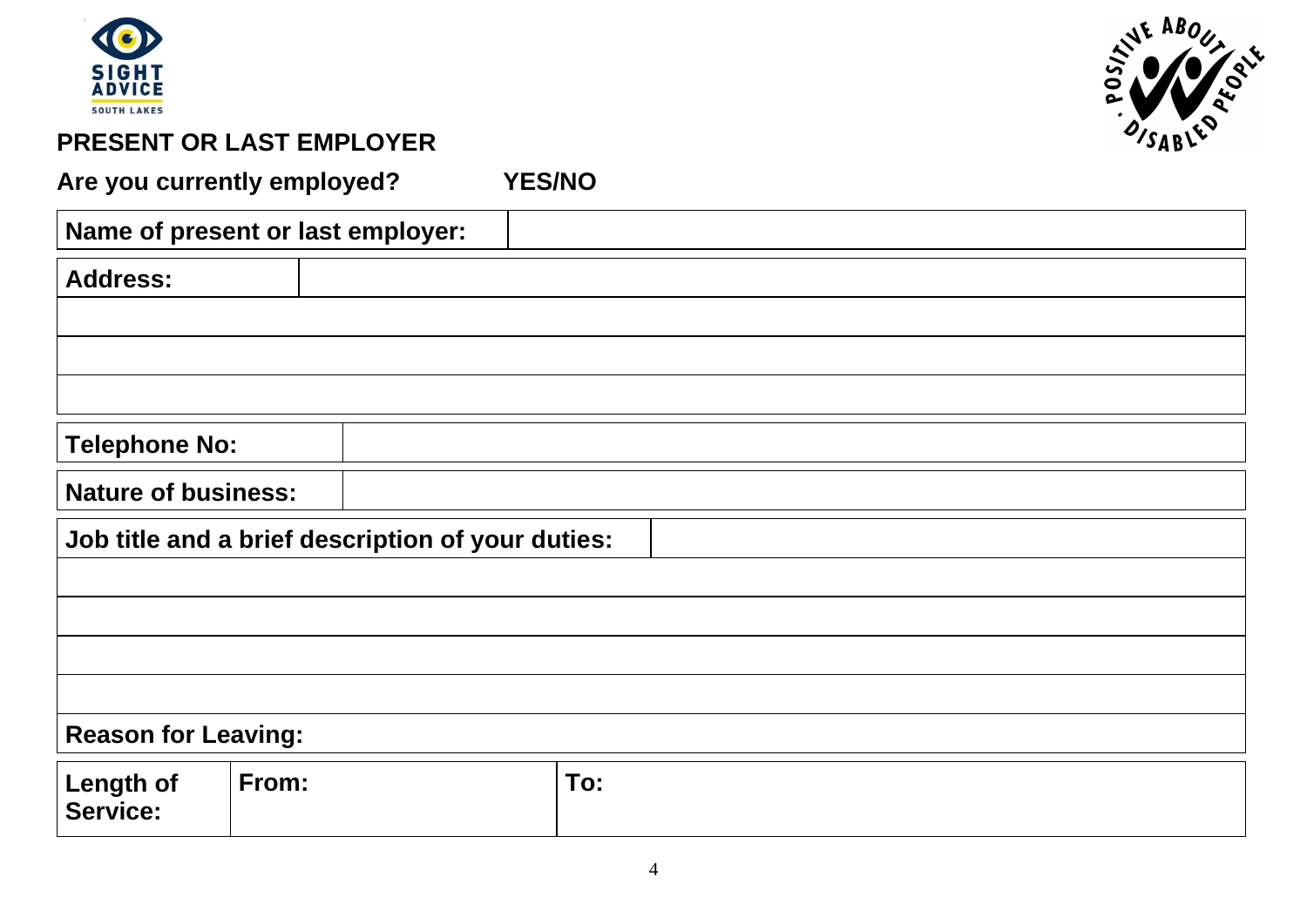



## **INTERESTS AND LEISURE ACTIVITIES (Please continue on separate sheet if necessary)**

### **SUPPLEMENTARY INFORMATION**

**With reference to the Person Specification, please set out below any further information to support your application (Please continue on separate sheet if necessary)**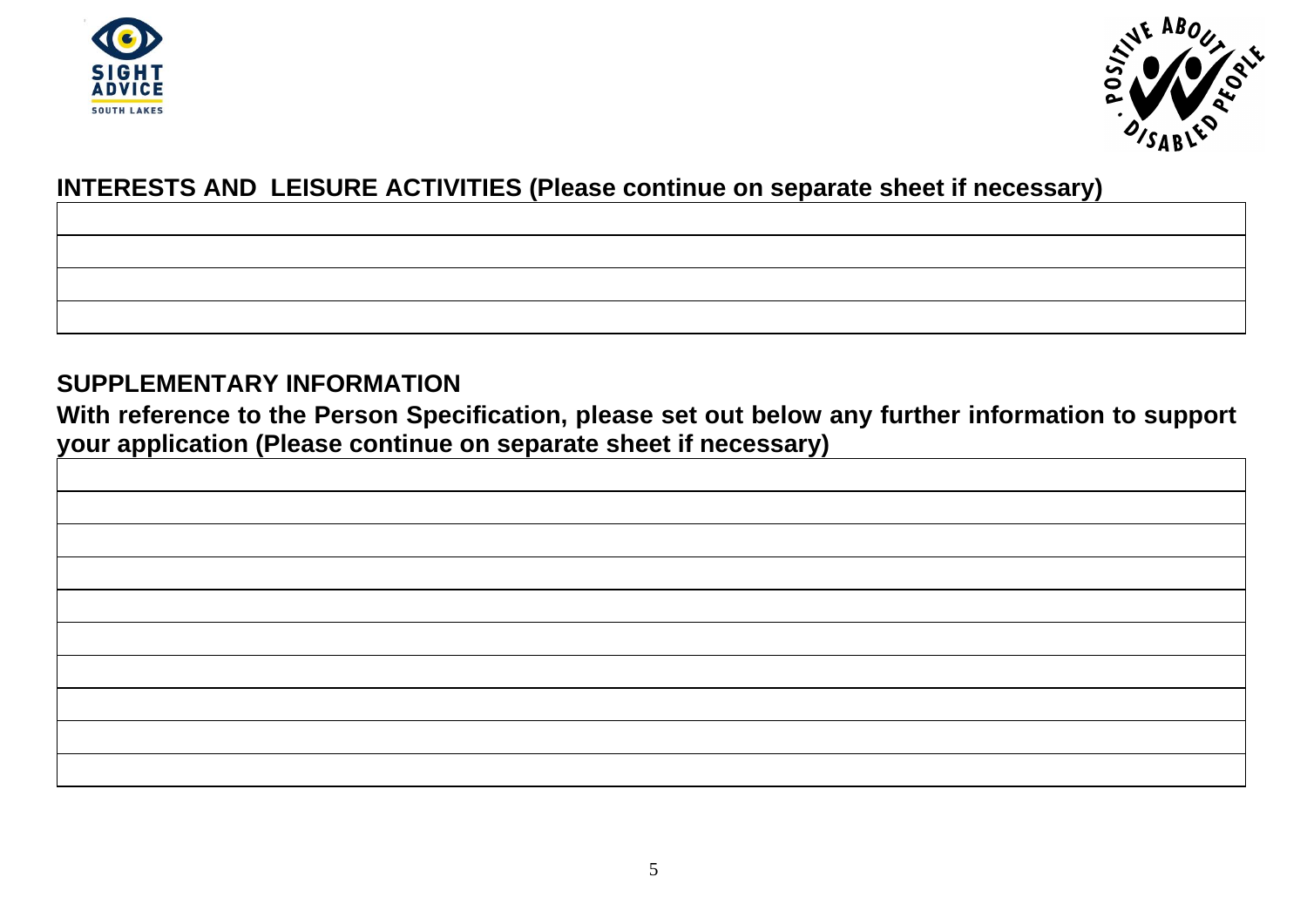



**If YES, please give details**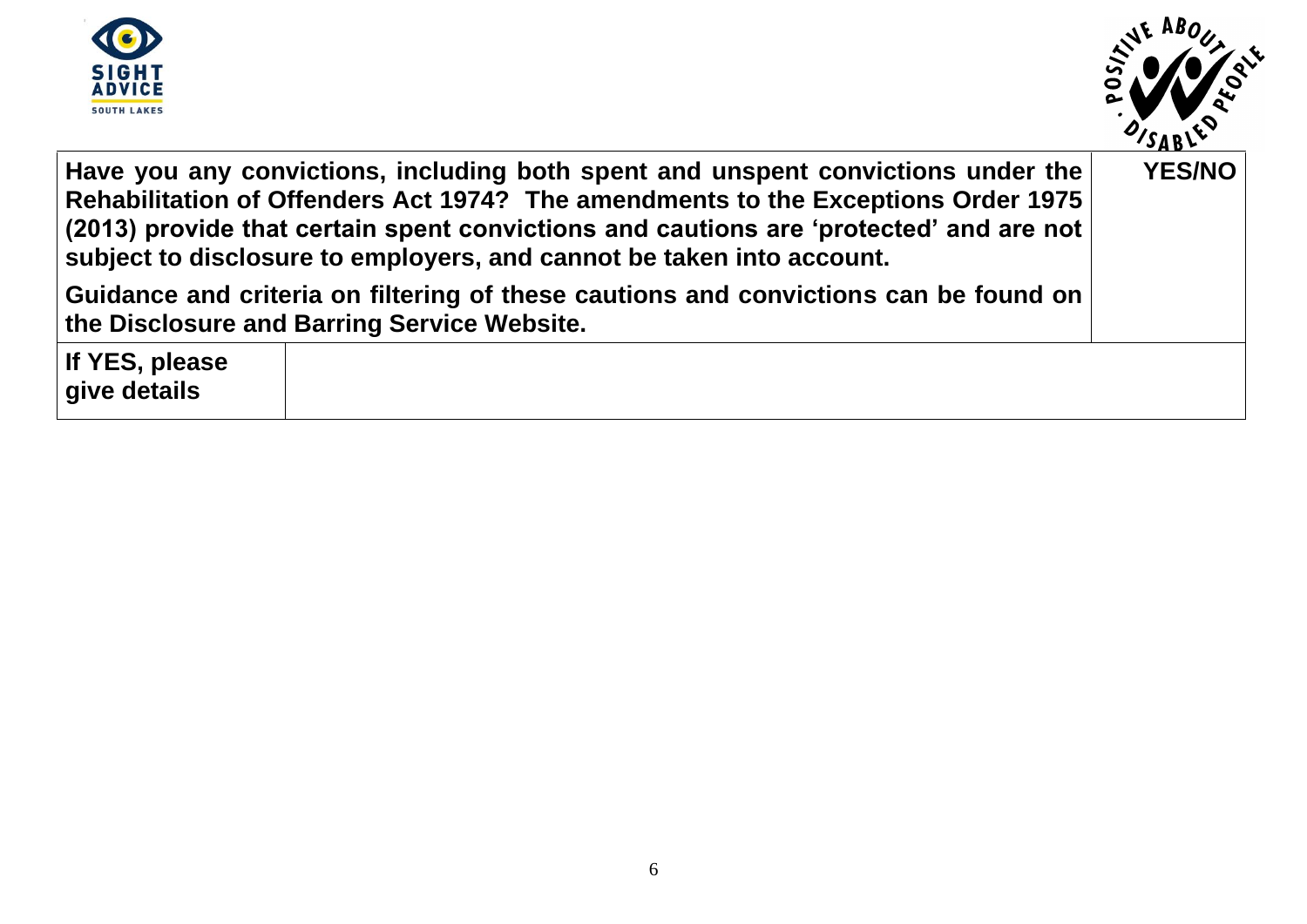



### **DECLARATION**

**Given the nature of the job to which I have applied, I understand that any offer of employment will be subject to an enhanced DBS check. In understand that my application and details will be retain by Sight Advice South Lakes for 4 month after rejection and if appointed for the duration of employment plus 6 years.**

**I declare that the information given in this form is complete and accurate. I understand that any false information or deliberate omissions will disqualify me from employment or may render me liable to summary dismissal. I understand these details will be held in confidence by the Charity, for the purposes of assessing this application, ongoing personnel administration and payroll administration (where applicable) in compliance with the General Data Protection Regulations (2018). I confirm I have received, read and understood the sight Advice South Lakes Candidate Privacy Notice.** 

| <b>Signature:</b> | Date: |
|-------------------|-------|
|                   |       |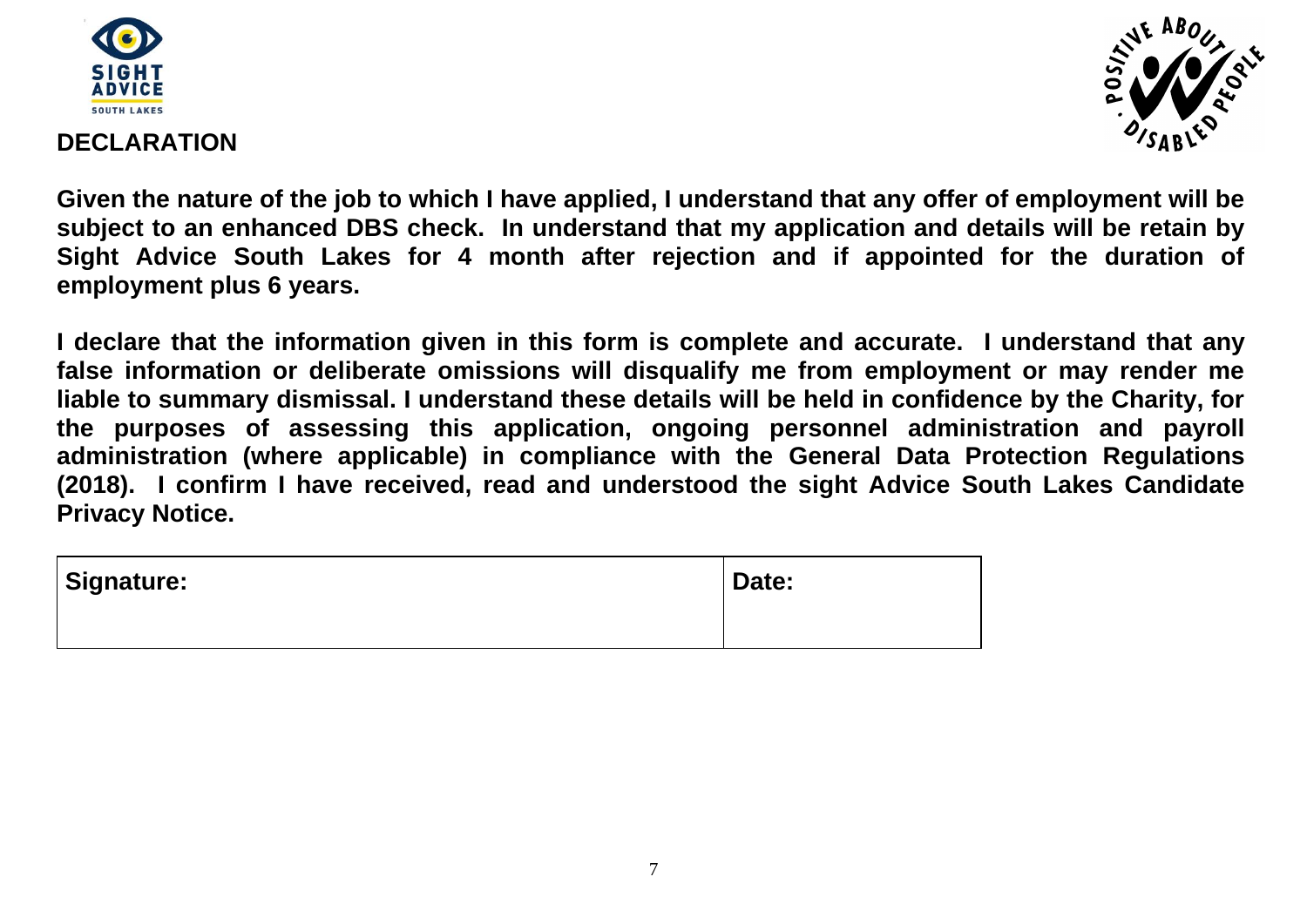



### **REFERENCES**

**Please give the names of two people (one of which should be your present or most recent employer) whom we may approach for a reference.**

**Can we approach your current employer before an offer of employment is made? YES/NO**

| Name:            | Name:            |
|------------------|------------------|
| <b>Position:</b> | <b>Position:</b> |
| Address:         | <b>Address:</b>  |
|                  |                  |
|                  |                  |
| Tel. No:         | Tel. No:         |

**SOURCE OF APPLICATION**

**How did you hear of this vacancy?**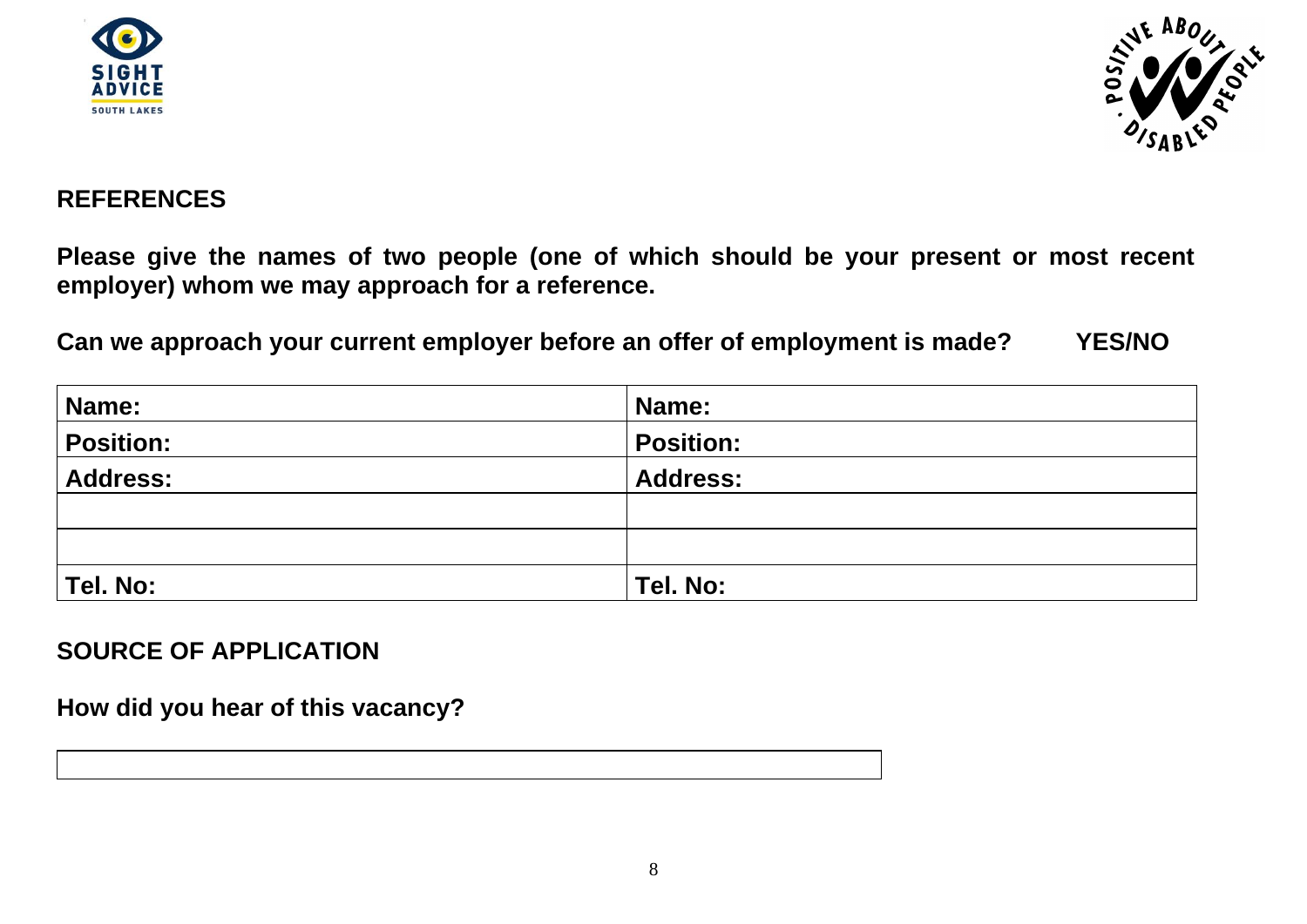



### **Sight Advice South Lakes – Candidate Privacy Notice**

Sight Advice South Lakes is a "data controller". This means that we are responsible for deciding how we hold and use personal information about you. You are being sent a copy of this privacy notice because you are applying for work with us (whether as an employee, worker or contractor). It makes you aware of how and why your personal data will be used, namely for the purposes of the recruitment exercise, and how long it will usually be retained for. It provides you with certain information that must be provided under the General Data Protection Regulation (*(EU) 2016/679*) (GDPR).

### **Data protection principles**

We will comply with data protection law and principles, which means that your data will be:

- Used lawfully, fairly and in a transparent way.
- Collected only for valid purposes that we have clearly explained to you and not used in any way that is incompatible with those purposes.
- Relevant to the purposes we have told you about and limited only to those purposes.
- Accurate and kept up to date.
- Kept only as long as necessary for the purposes we have told you about.
- Kept securely.

### **The kind of information we hold about you**

In connection with your application for work with us, we will collect, store, and use the following categories of personal information about you:

- The information you have provided to us in your curriculum vitae and covering letter.
- The information you have provided on our application form, including name, title, address, telephone number, personal email address, employment history, qualifications, hobbies & interests
- Any information you provide to us during an interview.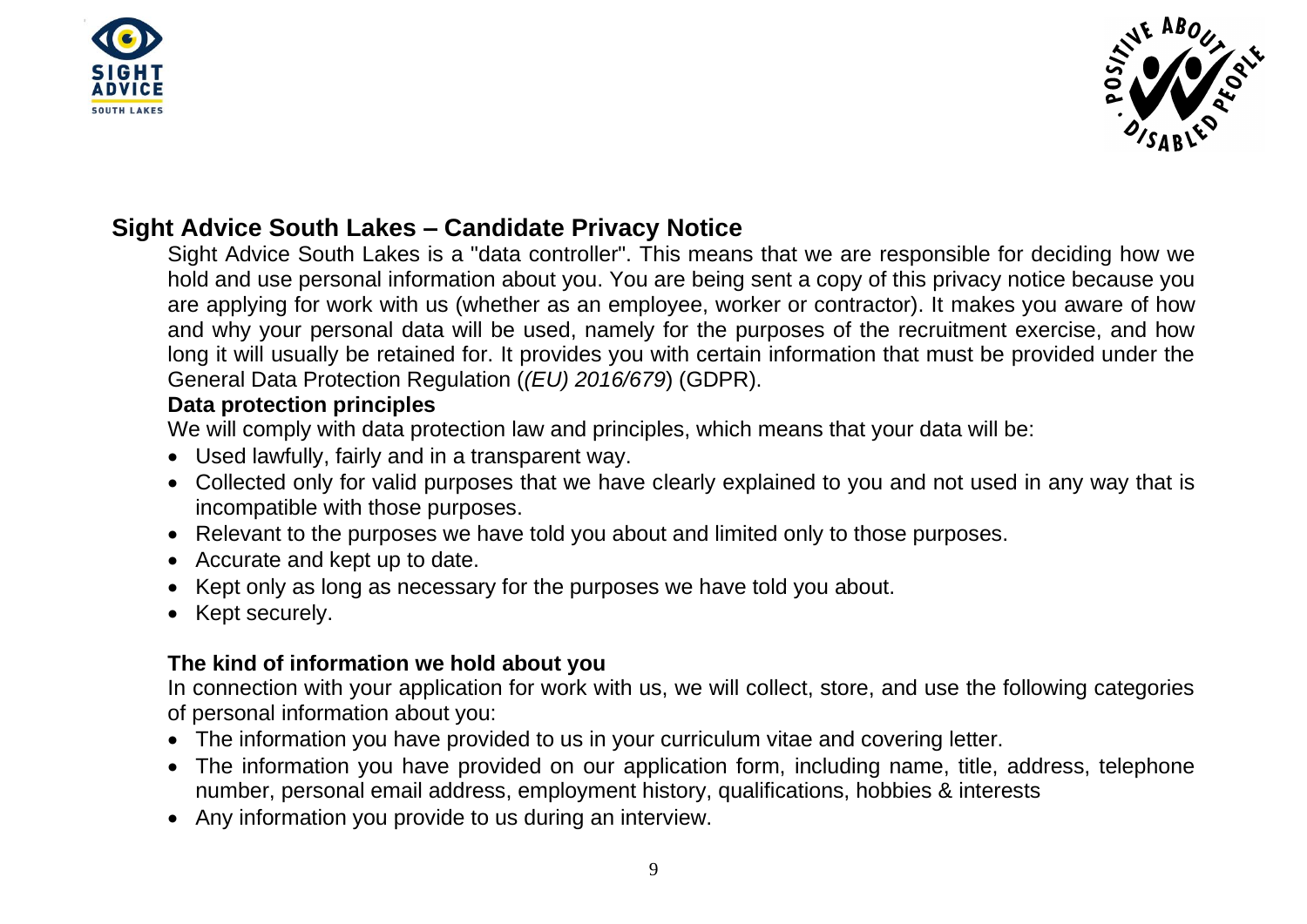



LAKES We may also collect, store and use the following "special categories" of more sensitive personal information:

- Information about your race or ethnicity, religious beliefs, sexual orientation and political opinions.
- Information about your health, including any medical condition, health and sickness records.
- Information about criminal convictions and offences.

### **How is your personal information collected?**

We collect personal information about candidates from the following sources:

- You, the candidate.
- Disclosure and Barring Service in respect of criminal convictions.
- Your named referees, from whom we collect the following categories of data: Attendance/Sickness record, responsibilities of previous employment, dates of previous employment, skills and qualifications for applied for post.

### **How we will use information about you**

We will use the personal information we collect about you to:

- Assess your skills, qualifications, and suitability for the role.
- Carry out background and reference checks, where applicable.
- Communicate with you about the recruitment process.
- Keep records related to our recruitment processes.
- Comply with legal or regulatory requirements.

It is in our legitimate interests to decide whether to appoint you to the role you have applied for since it would be beneficial to our business to appoint someone to that role.

We also need to process your personal information to decide whether to enter into a contract of employment with you.

Having received your application form we will then process that information to decide whether you meet the basic requirements to be shortlisted for the role. If you do, we will decide whether your application is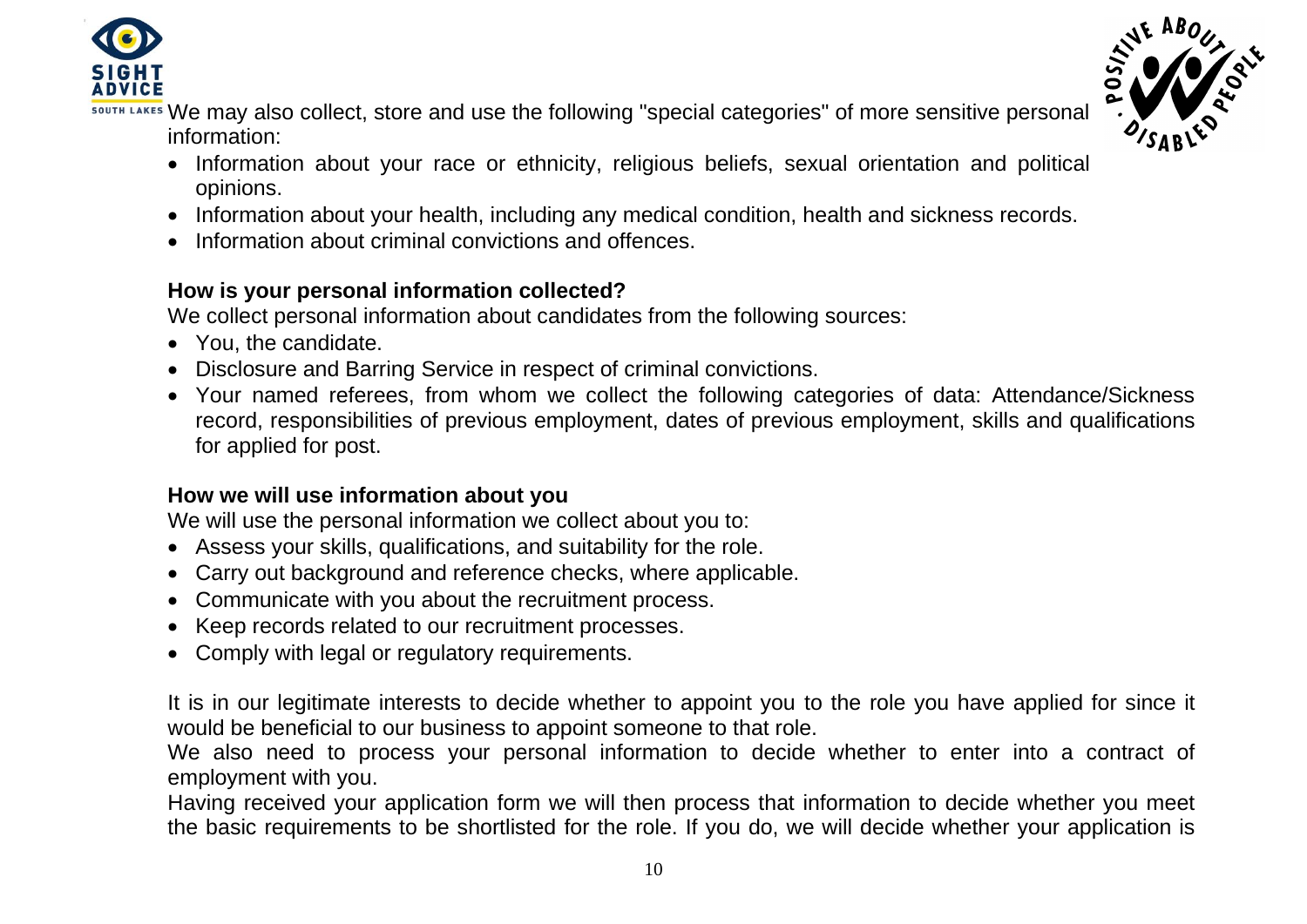



LAKES Strong enough to invite you for an interview. If we decide to call you for an interview, we will use the information you provide to us at the interview to decide whether to offer you the role. If we decide to offer you the role, we will then take up references and carry out a criminal record before confirming your appointment.

### **If you fail to provide personal information**

If you fail to provide information when requested, which is necessary for us to consider your application (such as evidence of qualifications or work history), we will not be able to process your application successfully. For example, if we require a credit check or references for this role and you fail to provide us with relevant details, we will not be able to take your application further.

### **How we use particularly sensitive personal information**

We will use your particularly sensitive personal information in the following ways:

- We will use information about your disability status to consider whether we need to provide appropriate adjustments during the recruitment process, for example whether adjustments need to be made during a test or interview.
- We will use information about your race or national or ethnic origin, religious, philosophical or moral beliefs, or your sexual life or sexual orientation, to ensure meaningful equal opportunity monitoring and reporting.

### **Information about criminal convictions**

Depending upon the role, we may collect information about your criminal convictions history if we would like to offer you the role (conditional on checks and any other conditions, such as references, being satisfactory). We may be required to carry out a criminal records check in order to satisfy ourselves that there is nothing in your criminal convictions history which makes you unsuitable for the role. In particular:

- For some roles, we are legally required to carry out criminal record checks.
- For some roles we must carry out a standard or enhanced check from the Disclosure and Barring **Service**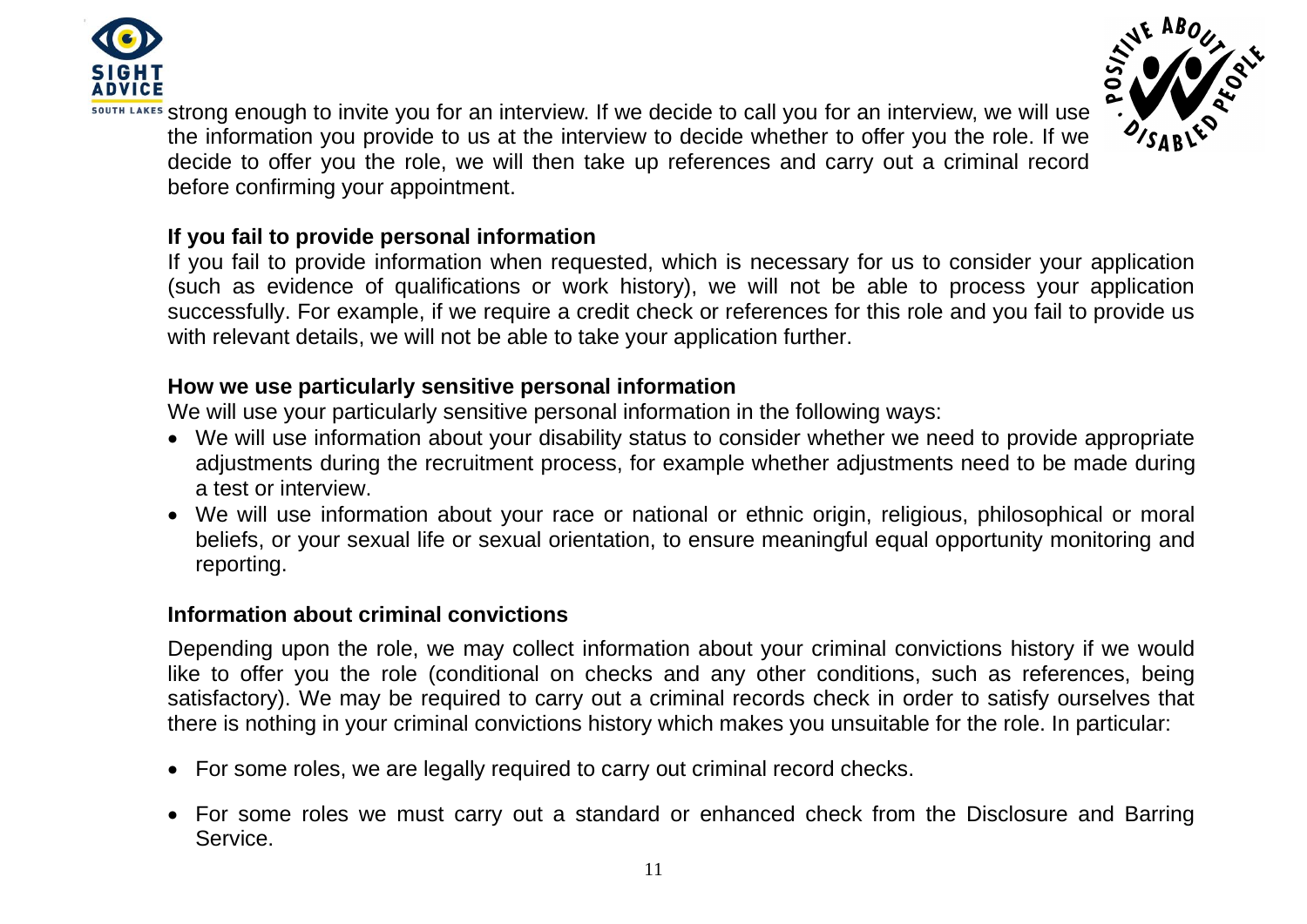

- 
- **ELAKES** For some roles, a high degree of trust and integrity is required and so we would ask you to seek a basic disclosure of your criminal records history.

We have in place an appropriate policy document and safeguards which we are required by law to maintain when processing such data.

### **Automated decision-making**

You will not be subject to decisions that will have a significant impact on you based solely on automated decision-making.

### **Data sharing**

### **Why might you share my personal information with third parties?**

We will only share your personal information with the following third parties for the purposes of processing your application. All our third-party service providers are required to take appropriate security measures to protect your personal information in line with our policies. We do not allow our third-party service providers to use your personal data for their own purposes. We only permit them to process your personal data for specified purposes and in accordance with our instructions.

#### **Data security**

We have put in place appropriate security measures to prevent your personal information from being accidentally lost, used or accessed in an unauthorised way, altered or disclosed. In addition, we limit access to your personal information to those employees, agents, contractors and other third parties who have a business need-to-know. They will only process your personal information on our instructions and they are subject to a duty of confidentiality. Details of these measures may be obtained from the Service Manager.

We have put in place procedures to deal with any suspected data security breach and will notify you and any applicable regulator of a suspected breach where we are legally required to do so.

### **Data retention How long will you use my information for?**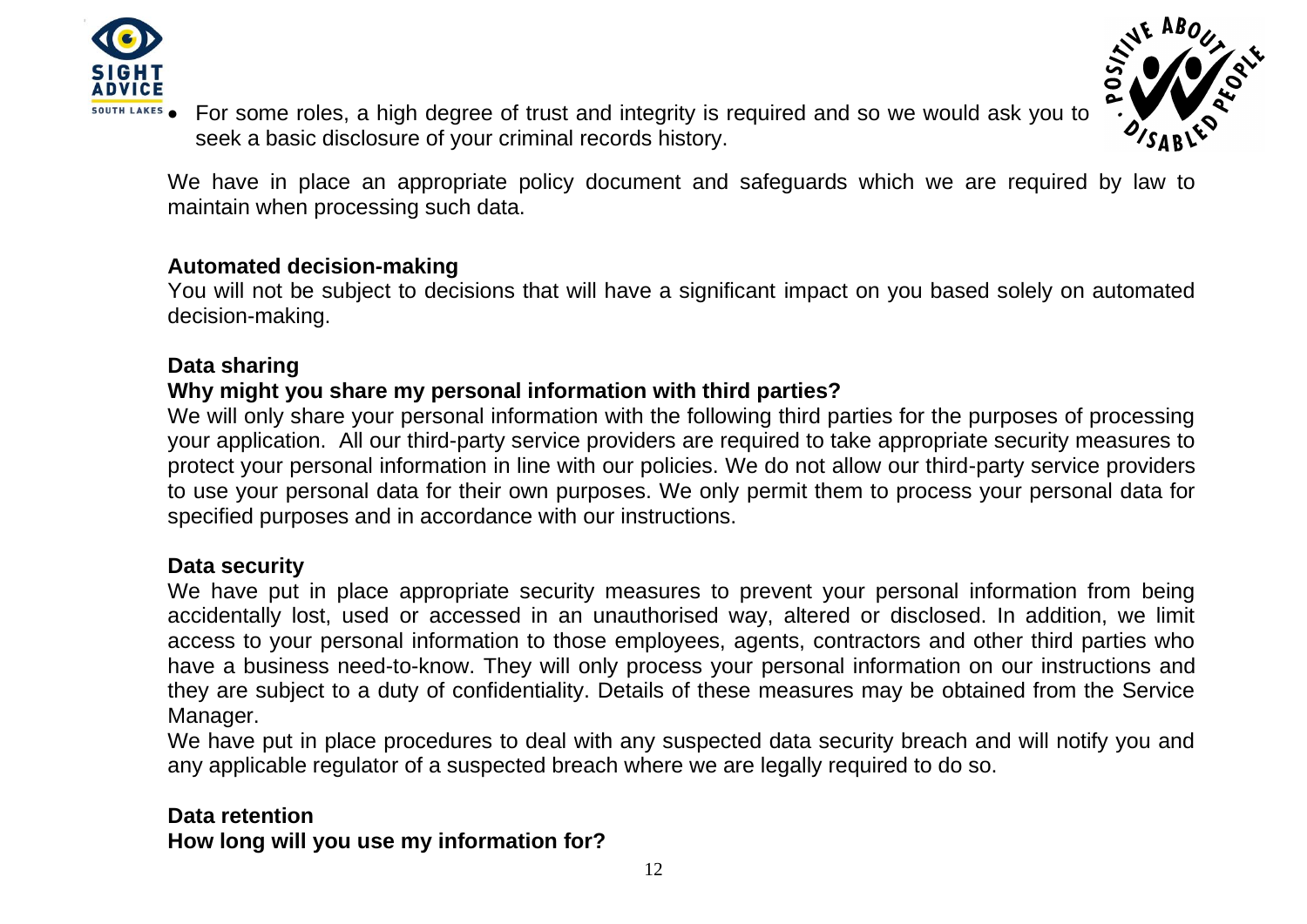

H LAKES We will retain your personal information for a period of four months after we have communicated to you our decision about whether to appoint you to the role. We retain your personal information for that period so that we can show, in the event of a legal claim, that we



have not discriminated against candidates on prohibited grounds and that we have conducted the recruitment exercise in a fair and transparent way. After this period, we will securely destroy your personal information in accordance with our data retention policy.

If we wish to retain your personal information on file, on the basis that a further opportunity may arise in future and we may wish to consider you for that, we will write to you separately, seeking your explicit consent to retain your personal information for a fixed period on that basis.

## **Rights of access, correction, erasure, and restriction**

### **Your rights in connection with personal information**

Under certain circumstances, by law you have the right to:

- **Request access** to your personal information (commonly known as a "data subject access request"). This enables you to receive a copy of the personal information we hold about you and to check that we are lawfully processing it.
- **Request correction** of the personal information that we hold about you. This enables you to have any incomplete or inaccurate information we hold about you corrected.
- **Request erasure** of your personal information. This enables you to ask us to delete or remove personal information where there is no good reason for us continuing to process it. You also have the right to ask us to delete or remove your personal information where you have exercised your right to object to processing (see below).
- **Object to processing** of your personal information where we are relying on a legitimate interest (or those of a third party) and there is something about your particular situation which makes you want to object to processing on this ground. You also have the right to object where we are processing your personal information for direct marketing purposes.
- **Request the restriction of processing** of your personal information. This enables you to ask us to suspend the processing of personal information about you, for example if you want us to establish its accuracy or the reason for processing it.
- **Request the transfer** of your personal information to another party.